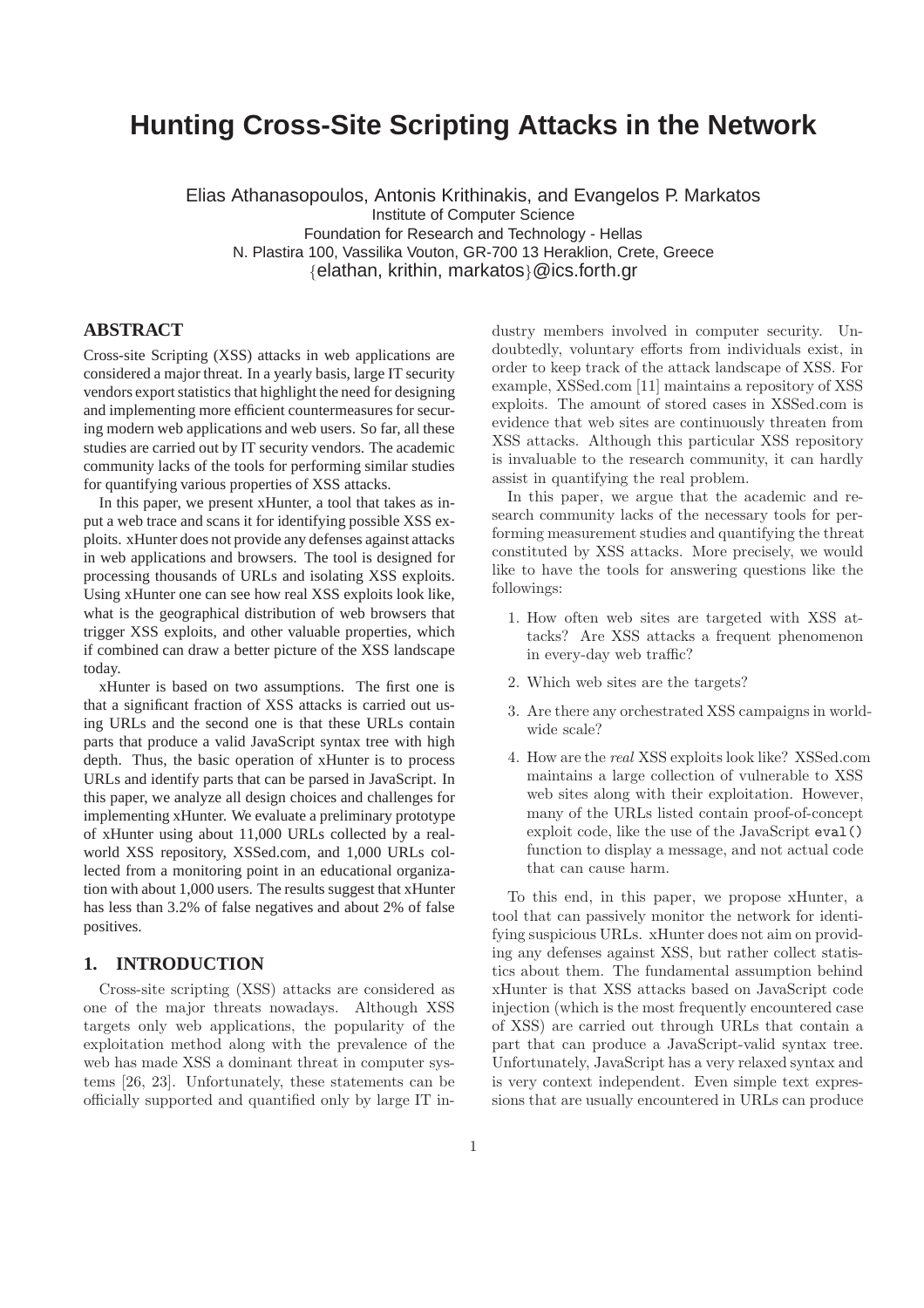a valid JavaScript syntax tree. In addition, web applications use their own encoding schemes. Attackers can take advantage of this by obfuscating the JavaScript exploit code.

In this paper, we present all challenges we encountered while designing xHunter along with a very preliminary prototype of the tool.

Organization. This paper is organized as follows. We present the architecture of xHunter in Section 2. We analyze in detail all major challenges xHunter has to deal with in Section 3. In Section 4 we present a preliminary evaluation of xHunter using a sample of about 11,000 malicious URLs collected from XSSed.com and a sample of 1,000 URLs collected from a monitoring point in an educational organization with about 1,000 users. We present related work in Section 5 and we, finally, conclude in Section 6.

# **2. XHUNTER ARCHITECTURE**

In this section we present the basic architecture of xHunter. We first provide a short background of XSS attacks and then we phrase the two basic assumptions that are fundamental for the tool's design. We finally present the work flow of an xHunter run using a real example as input taken from XSSed.com.

# **2.1 Overview**

An XSS attack involves the injection of some clientside code in the existing legitimate code of a web application. The malicious code is executed while the user is interacting with the web application. The user's web browser along with rendering the legitimate code of the web application, renders also the injected code. The user's web browser can be essentially compromised, since the injected code can steal cookies or force the web browser to perform various actions on behalf of the user.

There are basically two large categories of XSS attacks: (a) reflected and (b) stored. During a reflected XSS attack the injected code is placed in a URL. Upon the user clicks on the malicious URL the injected code executes. On the other hand, during a stored XSS attack, the adversary injects the malicious payload in some form of storage utilized by a web application. For example, consider a web application that handles a blog engine and stores all data associated with the blog in a database. An attacker can post an article which encapsulates the malicious code. This code is rendered in the user's browser upon the user's browser renders the blog article. Notice, that even in the case of stored XSS, the attack has been injected using a URL, since this is the only way the attacker can communicate with the web application.<sup>1</sup>

Assumption 1. The first fundamental assumption for xHunter is that XSS attacks are carried out through the transmission of URLs that contain the malicious code.

The malicious code during an XSS attack is usually expressed in JavaScript. There are plenty of other methods for exploitation, like injections of an iframe, redirection or leveraging of other client-side technologies such as Flash, injections in file uploads [5] or Phishing [10]. xHunter focuses only in cases where the web attack is triggered via a URL that contains JavaScript. These cases constitute a significant fraction of XSS attacks.

Assumption 2. The second fundamental assumption for xHunter is that an XSS attack is mounted using a URL which contains a part that can produce a valid JavaScript parse tree.

Based on the two assumptions above, xHunter works roughly as follows. It takes as an input a URL. It scans the input for parts that can produce a valid JavaScript parse tree. The tool embeds the JavaScript engine of Mozilla SpiderMonkey [1] for generating parse trees. A URL is considered suspicious if a part produces a JavaScript parse tree with a certain depth.

For example, consider the JavaScript snippet in Figure 1. xHunter can process the source and produce the syntax tree depicted in Figure 1. Notice the indentation of the parse tree. It is slightly different than the actual parse tree a JavaScript parser can export. The reason is that xHunter assigns to different parse nodes (i.e. tokens the parser consumes) a different weight. This weight is depicted in the figure as indentation level. We further analyze this later in Section 3. Notice also that xHunter does not evaluate the actual code. It is not aware of neither the DOM [15] structure nor the code of the web application the malicious code is trying to exploit. xHunter only checks if part of an input can produce a valid JavaScript syntax tree.

# **2.2 Operation**

We now proceed and present a hypothetical xHunter run. xHunter takes as input a URL. First, the URL is HTML escaped (for occurrences of HTML encoded entities like  $\&$ apos; and is URL-decoded. Then, the part of the URL which follows the "?" character, usually named as the query string, is isolated from the rest of the URL. The query string contains all parameters which take part in an HTTP GET request.  $2$  All parameters are separated using the "&" character. Each parameter is in the form key = value. For each pair, xHunter tries to parse both the key and the value (if they both exist). Apparently, there are XSS attacks that host the exploit code in the key and not in the value, as it is more common [2].

<sup>&</sup>lt;sup>1</sup>XCS attacks that are mounted through another non-web channel are out the scope of this paper [9].

<sup>&</sup>lt;sup>2</sup>A similar approach is used for POST requests. In this case the query parameters are part of the HTTP request.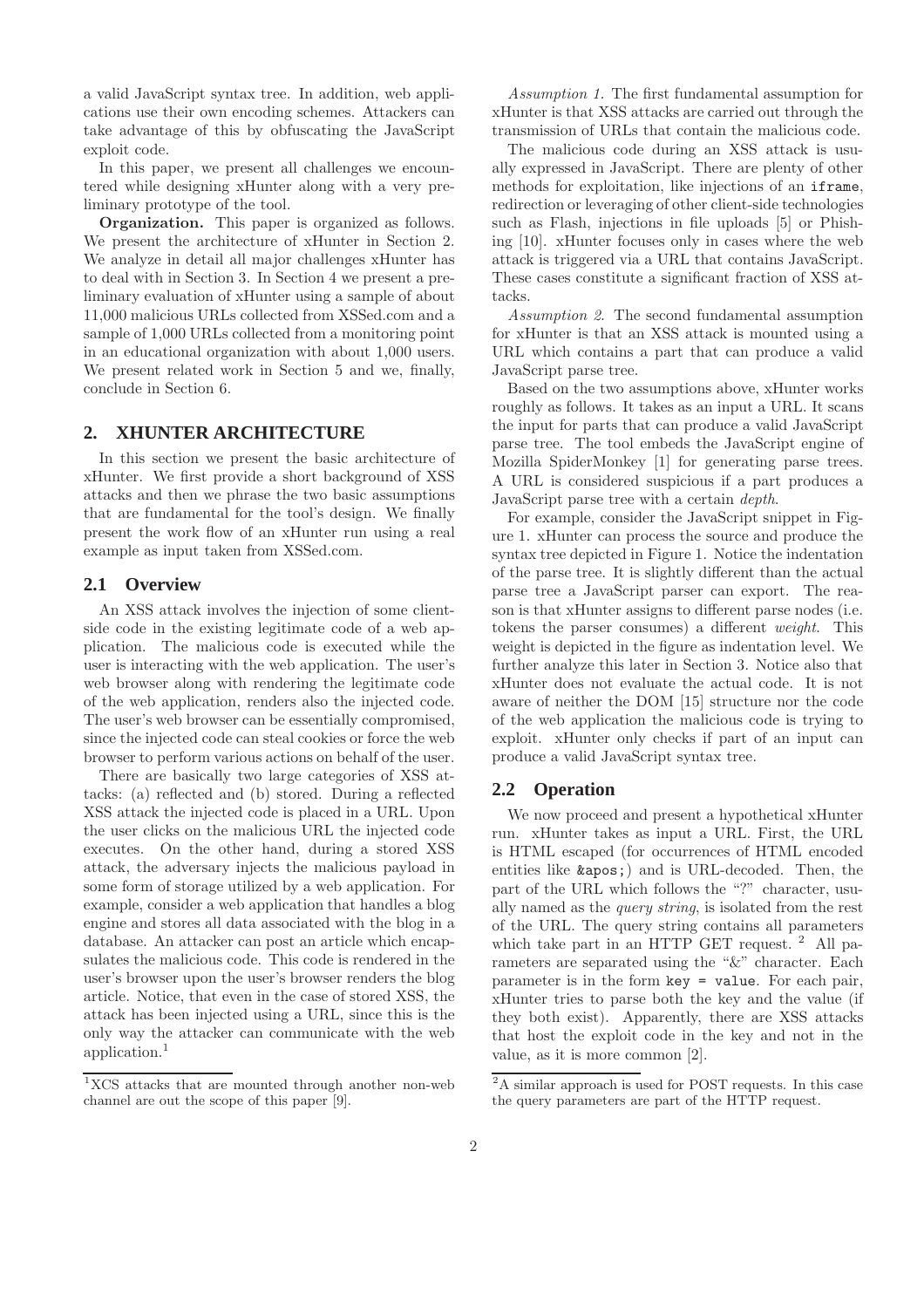| if $(user\_logged())$ {  |
|--------------------------|
| alert (document.cookie); |
| $\mathcal{F}$            |
|                          |
| LC:                      |
| IF:                      |
| LP:                      |
| NAME:                    |
| LC:                      |
| SEMI:                    |
| LP:                      |
| NAME:                    |
| DOT:                     |
| NAME:                    |
|                          |

Figure 1: Parse tree of a JavaScript snippet as produced by xHunter.

There are two possible cases when xHunter tries to parse a particular field. The field does not parse or the field produces a syntax tree with a certain depth. If the depth exceeds a certain value, the URL is considered suspicious. The depth of the syntax tree depends on the tokens that compose the field's text. If there is actual JavaScript code in the field then the syntax tree is expected to have a depth of a high value. Notice, for example, in Figure 1 that the code responsible for the alert() code contains six different tokens (lines 9-14). However, even simple text can produce a valid JavaScript syntax tree. Hopefully, real and possibly functional JavaScript code has higher probability to include certain tokens. Thus, each token is assigned with a weight and the overall depth is computed using each node's weight. We further discuss this in Section 3.

A theoretical xHunter run is depicted in Figure 2. The running example is a URL from XSSed.com that contains XSS attack code. Notice, how the query string and then the parameters are isolated from the original URL. Observe, also, that every field, in this particular case, produces a valid JavaScript syntax tree. Nevertheless, the attack code produces the syntax tree with the higher depth (6). Notice the final URL where the attack code has been highlighted. The first character (double quotes) is not highlighted, although it is part of the field that contains the attack. This character has been omitted, since it produces a syntax error if included. We further discuss how we deal with partial JavaScript expressions in Section 3.

There are plenty of cases xHunter, as presented here, fails to handle. First, web applications support URLs that do not fully conform to the specification [8]. Second, JavaScript has a relaxed syntax and thus simple text can produce a valid syntax tree. Three, the XSS exploit code can be partial or mixed up with other ir-





Figure 2: Example operation of a hypothetical xHunter run.

relevant text. We proceed and present all these issues in detail in the following section. For each problematic case we present how xHunter is enhanced to solve each issue.

### **3. CHALLENGES**

We now proceed and present various challenges that xHunter has to deal with. We focus in the three main problems we mentioned in Section 2: (a) web applications quirks, (b) JavaScript relaxed syntax and (c) exploit isolation. We discuss each of these in detail. We present URL examples taken from XSSed.com for each particular case.

### **3.1 Web Application Quirks**

Web applications use URLs for communicating with web browsers. There is a well defined specification for URLs [8]. However, web applications often use their own encoding scheme or custom delimiters for separating the query string and the parameters from the rest of the URL. There are cases where xHunter can try alternative methods for parsing a URL. For example, a significant amount of URLs contained in the XSSed.com repository use """, instead of "?" for separating the query string from the URL. In other cases there is no special delimiter used at all, thus xHunter, inevitably, scans the whole URL for JavaScript injections.

However, there are cases where xHunter cannot handle. These are cases where the URL is encoded using a custom scheme by the web application. In Figure 3 we present two example URLs, which contain exploit code. In the first case a similar, but not identical, to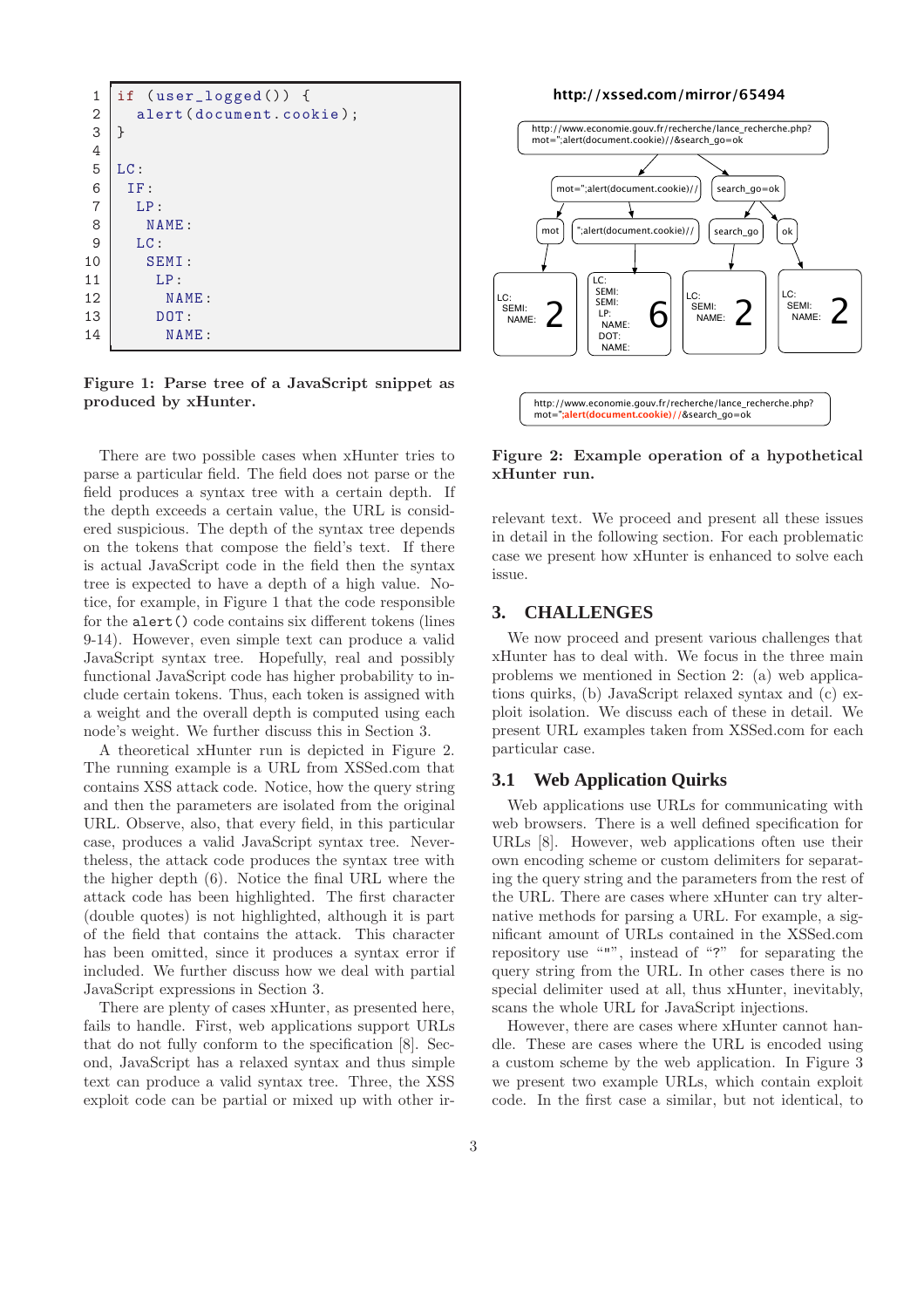```
1 [ http :// xssed . com/ mirror /55309]
 \overline{2}3 http :// www. metacrawler. com/
 4 metacrawler/ws/ results/ Web/
 5 | !3 Cscript ! 3 Ealert (! 2 FX the
 6 miller !2F )!3C!2 Fscript!3E /1/41
 7
 8 [ http :// xssed . com/ mirror /64043]
9
10 http :// www. turktelekom. com.tr/ tt/
11 portal /! ut/p/ c0/ XYzBCoJAFEX_RQhq
12 9Z5aOoEI..RshwIQj/
```
Figure 3: Custom encoding used by web applications. In the second example some parts are omitted for better presentation.

URL encoding is used (the character ! is used instead of %). This case can be handled if the scheme is used frequently (we found just a few cases in the sample collected from XSSed.com). The second case is impossible to handle, since the web application encodes all URLs in a scheme known only by itself. Hopefully, in more than 10,000 of URLs collected from XSSed.com there are only a few cases that follow this paradigm.

### **3.2 JavaScript Relaxed Syntax**

JavaScript has a very relaxed syntax. It is quite possible for a text fragment to have a valid JavaScript syntax tree. For example, consider the two expressions in Figure 4. They are parts taken from a sample of benign URLs and both of them produce valid syntax trees with high depth. However, these expressions are not JavaScript exploits. xHunter employs two techniques in order to deal with such cases: (a) the reverse code heuristic and (b) weighted parse nodes. We proceed and analyze both techniques.

#### *3.2.1 Reverse Code Heuristic*

Expressions like the first one listed in Figure 4 have the following property. First, they can be parsed from left to right and from right to left. Second, they produce a syntax tree with the same depth, no matter the parsing direction. On the other hand, JavaScript exploit code is highly unlikely to produce even a valid syntax tree if parsed from right to left. Thus, xHunter whenever finds an expression that produces a valid syntax tree, attempts to parse the expression reversed. The expression is not considered suspicious if the reversed expression produces a syntax tree with the same depth. This heuristic solves many cases in the sample of URLs collected from XSSed.com, which otherwise would be considered as false positives.

| $\mathbf{1}$   | foo; 1, 2, 3, 4, 5                 |
|----------------|------------------------------------|
| $\overline{2}$ |                                    |
| 3              | LC:                                |
| 4              | SEMI:                              |
| 5              | NAME:                              |
| 6              | SEMI:                              |
| $\overline{7}$ | COMMA:                             |
| 8              | NUMBER:                            |
| 9              | NUMBER:                            |
| 10             | NUMBER:                            |
| 11             | NUMBER:                            |
| 12             | NUMBER:                            |
| 13             |                                    |
| 14             | $id = 331653$ ; $t = 49$ ; $l = 1$ |
| 15             |                                    |
| 16             | LC:                                |
| 17             | SEMI:                              |
| 18             | NUMBER:                            |
| 19             | SEMI:                              |
| 20             | ASSIGN:                            |
| 21             | NAME:                              |
| 22             | NUMBER:                            |
| 23             | SEMI:                              |
| 24             | ASSIGN:                            |
| 25             | NAME:                              |
| 26             | NUMBER:                            |

Figure 4: JavaScript has a relaxed syntax. Even simple text fragments can produce a syntax tree with high depth.

#### *3.2.2 Weighted Parse Nodes*

Parse nodes which refer to tokens such as "." (DOT) and "+" (PLUS), for example, can be repeated several times in an expression and thus result to parse nodes that contribute to the final syntax tree's depth. These tokens occur frequently in URLs, without being part of a JavaScript code snippet. On the other hand, there are tokens that are more likely to be part of valid JavaScript code, such as the LP token, which denotes a left parentheses occurrence. These tokens occur less frequently in URLs and much more frequently in JavaScript code.

xHunter assigns a weight to each parse node. The overall depth of the parse tree is a weighted contribution of all parse nodes. There are nodes that have no contribution at all (such as the DOT token), nodes that have negative contribution (such as the NAME token) and nodes that have high contribution (an LP token has double contribution).

### **3.3 Exploit Isolation**

It is highly likely that a JavaScript exploit is not isolated in a URL parameter. For example, consider the example in Figure 5. The value of the first query string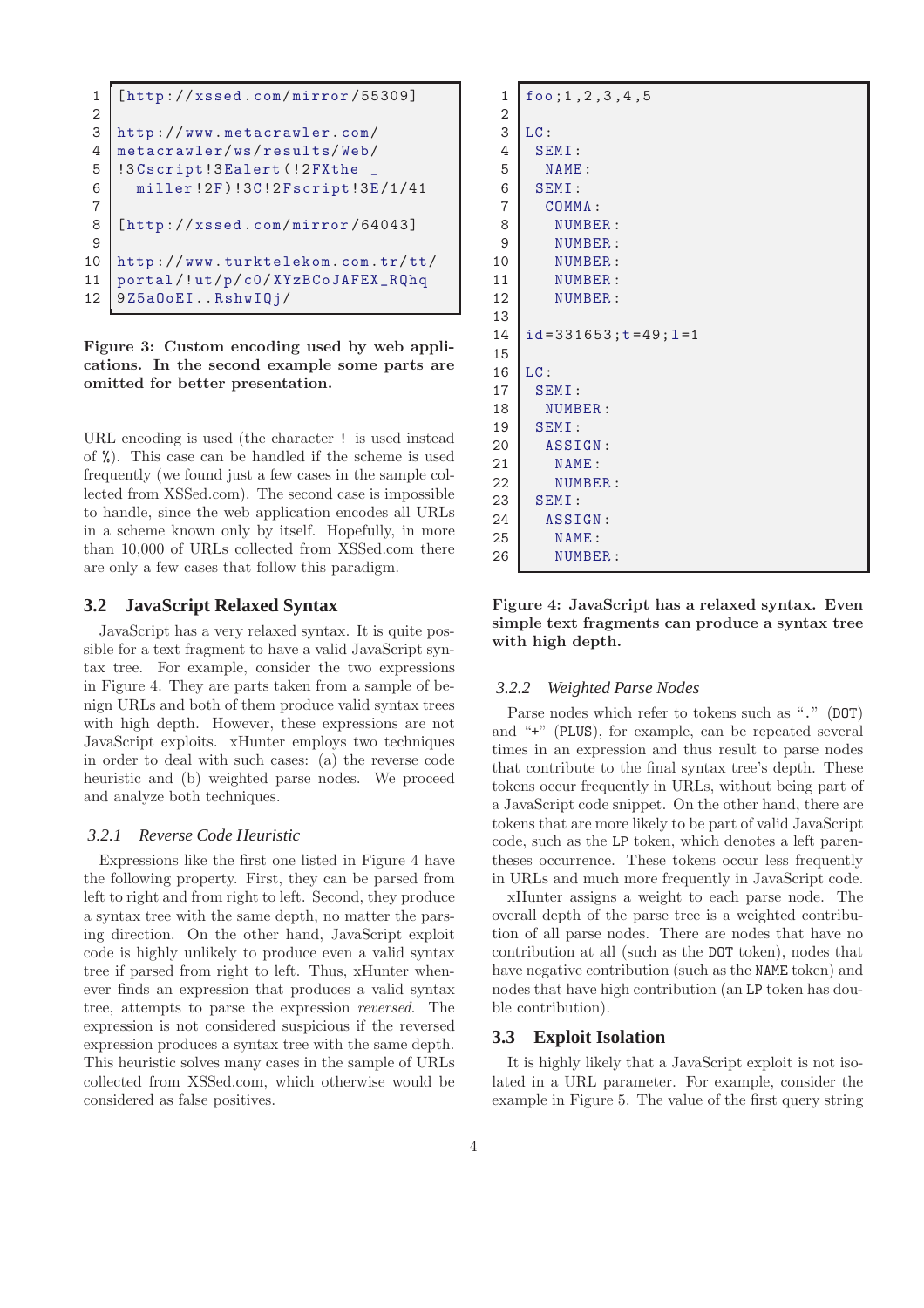```
1 [ http :// xssed . com/ mirror /65494]
\overline{2}3 http :// www. economie. gouv.fr/
4 recherche/ lance_recherche. php?
5 mot ="; alert ( document. cookie )//
6 & search_go=ok
```
Figure 5: XSS code can be found partial in URLs. In this example the """ character (double quotes) must be omitted in order for the rest of the code to produce a valid syntax tree.

parameter is ";alert(document.cookie)//. This fragment does not parse as is. However, when the target web page is rendered the fragment is attached to an existing JavaScript expression and the exploit code runs. Multiple parsing attempts must be carried out, removing characters from left and right until a valid JavaScript expression is isolated, in order to detect this code. xHunter starts parsing from left to right. If the result does not produce a valid syntax tree, xHunter reduces the parsing window by removing a character from the left. If all characters are consumed, then xHunter reduces the whole expression by removing a character from the right, the window is set to the initial size (minus the removed character) and the whole process restarts. This strategy results in a high computational overhead. However, as we have already stated, xHunter is not meant to be a defense mechanism against XSS attacks that needs to run in real-time. xHunter is designed to process large web traces for exporting statistics related to XSS attacks.

# **4. CASE STUDY**

In order to perform a preliminary evaluation of xHunter we test the tool with two samples of URLs. The first one is collected from XSSed.com, the largest XSS repository with public access. It contains about 11,000 URLs which contain XSS attacks and target real web sites. The second sample contains 1,000 URLs collected from a monitoring point in an educational organization with about 1,000 users.

# **4.1 XSSed.com**

XSSed.com is a public XSS repository. It contains about 11,000 XSS attacks as of March 2010. The repository classifies all attacks in two categories. One named "XSS" and the other "Redirection" (or "Frame Redirection"). The latter involves URLs that, when clicked, perform a redirection from the target web site to a web site of the attacker's choice. However, we found many cases that were misclassified. Many URLs that perform a redirection are listed under the "XSS" category. xHunter has not been designed to detect redirection or iframe injection. Unfortunately, there is no way to filter out all these redirection URLs from the original set.

In Table 1 we list properties of the URLs marked as suspicious. Observe, that xHunter succeeds in identifying 8,204 (out of 10,535) URLs, which are known to be XSS exploits. Moreover, the most popular exploitation technique is by using the alert() function. However, as we have already stated, XSSed.com is a repository holding proof-of-concept attacks and not real ones. Nevertheless, there are also other popular JavaScript constructs used, like document.cookie, document.write() and String.fromCharCode().<sup>3</sup> Finally, xHunter records 274 cases where none of the above constructs is used. For example, there are cases where the exploit code contains: <img onload=xss()>.

In Table 2 we list properties of the URLs marked as clean. Overall, xHunter marks 2,331 as not suspicious. Since, all URLs are collected from XSSed.com these are false negatives. However, this is not actually the case. The sample contains redirections, iframes and <script> elements that include JavaScript source code from a third party web site. xHunter has not been designed to deal with these cases. We also include in the trace 779 URLs that use HTTP POST instead of HTTP GET for attacking the web application. XSSed.com provides this information so we can distinguish all URLs that use POST from URLs that use GET. The operation of xHunter does not change in the case that has to process a POST request. The task of the tool is easier since the parameters (included in the POST part) are easily isolated from the rest of the URL. However, we leave on purpose all these URLs inside the trace to verify that none of them will be marked as suspicious. Indeed, xHunter successfully marks all 779 POST URLs as clean.

By subtracting all the above cases, 268 XSS exploits remain marked as clean. With manual examination we find out that these exploits are mixed. Some of them are redirection attacks (but classified as "XSS" and not "Redirection"), some other take advantage of web application quirks we discussed in Section 3. Thus, we believe that xHunter has less than 3.2% false negatives.

# **4.2 Benign URLs**

We run xHunter with a second trace, which contains 1,000 URLs collected from a monitoring point in an educational organization with about 1,000 users. All URLs are considered benign. xHunter marks 20 URLs as suspicious. That is, xHunter has about 2% of false positives. We manually examine the 20 false positives. All 20 cases are from URLs that use the '';'' character, which is significant in JavaScript, as a delimiter for

<sup>3</sup>These categories overlap. For example it is possible for a URL to contain the code: alert(document.cookie) or document.write(document.cookie).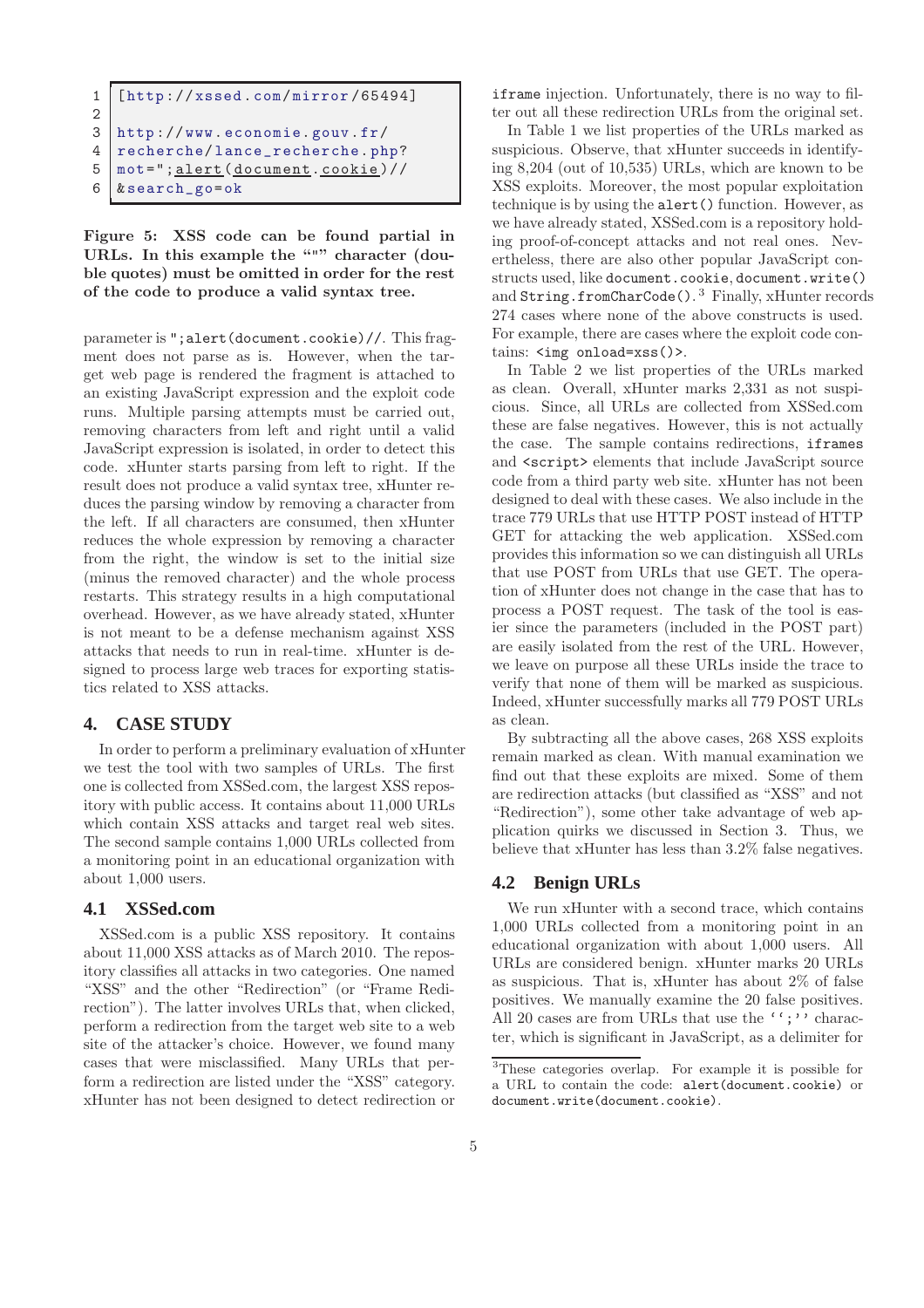| Occurrences           | 8,204        |
|-----------------------|--------------|
| $\text{alert}()$      | 7,895        |
| document.cookie       | 1013         |
| String.fromCharCode() | 550          |
| document.write()      | $50^{\circ}$ |
| Other                 | 274          |

Table 1: XSSed.com sample. URLs marked as suspicious.

| Occurrences              | 2,331 |
|--------------------------|-------|
| Redirection              | 611   |
| iframe                   | 292   |
| Redirection and iframe   |       |
| <script src=""></script> |       |

Table 2: XSSed.com sample. URLs marked as clean.

query parameters instead of ''&''.

xHunter can be easily enhanced to treat both '';'' and ''&'' characters as delimiters that separate parameters in a query string. We modify the tool and we rerun all experiments. The 20 URLs in the benign trace are not marked as suspicious. The results for the trace collected from XSSed.com are not altered by this modification.

# **5. RELATED WORK**

The field of XSS attacks has attracted the interest of the research community over the last few years. There are plenty of efforts towards the design of schemes that aim on protecting web browsers from injections [14, 12, 17, 27, 25, 21, 4]. xHunter differentiates from all these schemes, since it is not designed for providing any defenses, but statistics about XSS attacks. xHunter can be considered as a defense mechanism that resembles the behavior of an IDS, like Snort [22]. Snort has signatures for XSS attacks but these signatures can hardly cope with obfuscation techniques [13].

xHunter can monitor web attacks that are carried out in URLs using JavaScript. However, there are plenty of attacks that xHunter is not designed to deal with. First, xHunter cannot capture XSS attacks carried out through file uploads [5], since it can monitor only URLs. Second, xHunter cannot capture XCS attacks [9]; an XSS flavor which is carried out through a non-web channel. Third, exploitation through web client vulnerabilities [24] can be in principle captured, if the exploit is carried out through JavaScript embedded in a URL. The same holds also for CSRF [6] attacks. Finally, xHunter cannot capture web attacks carried out through SQL injection [3] or the well known drive-by download attacks [19].

Network monitors have been also developed for injections in native code. For example nemu [18] attempts to execute, using emulation, all network traffic in order to identify a shellcode. In a similar fashion, xHunter attempts to parse all parts of URLs, in order to identify XSS exploits.

Finally, Noscript [16] and noXSS [20] aim on identifying script injection in the web browser environment. These tools utilize similar techniques with xHunter. Especially, noXSS, like xHunter, implements a complete JavaScript parser for that purpose. It has been shown that these techniques are not efficient [7] due to high false positive and false negative rates. However, xHunter is not meant to be treated as a defense mechanism, but rather as an XSS network monitor. Thus, xHunter can be tolerant in false positives and false negatives (although as we show in Section 4, a preliminary prototype of xHunter does not exceed high false positive/negative rates).

### **6. CONCLUSION**

In this paper we present xHunter. A tool that is designed for processing large web traces and isolating suspicious URLs that contain XSS attack exploits. xHunter tries to identify parts contained in a URL that produce a valid JavaScript parse tree. If a fragment produces a syntax tree of a certain depth, then the URL is considered suspicious.

xHunter is not meant for providing defenses against XSS attacks. It rather assists in collecting properties for performing studies related to XSS attacks. For example, xHunter can process network traces collected from various sensors distributed all over the world and give answers to questions like How often web sites are targeted with XSS attacks? or Which web sites are the targets?.

Throughout this paper, we analyze all technical challenges concerning the implementation of xHunter. Last but not least, we perform a short evaluation using a preliminary prototype of the tool. We process about 11,000 URLs that contain XSS exploits, collected from XSSed.com, and 1,000 benign URLs collected from a monitoring point in an educational organization with about 1,000 users. The results suggest that xHunter has less than 3.2% of false negatives and about 2% of false positives.

# **7. ACKNOWLEDGEMENTS**

Elias Athanasopoulos, Antonis Krithinakis and Evangelos P. Markatos are also with the University of Crete. Elias Athanasopoulos is funded by the Microsoft Research PhD Scholarship project, which is provided by Microsoft Research Cambridge.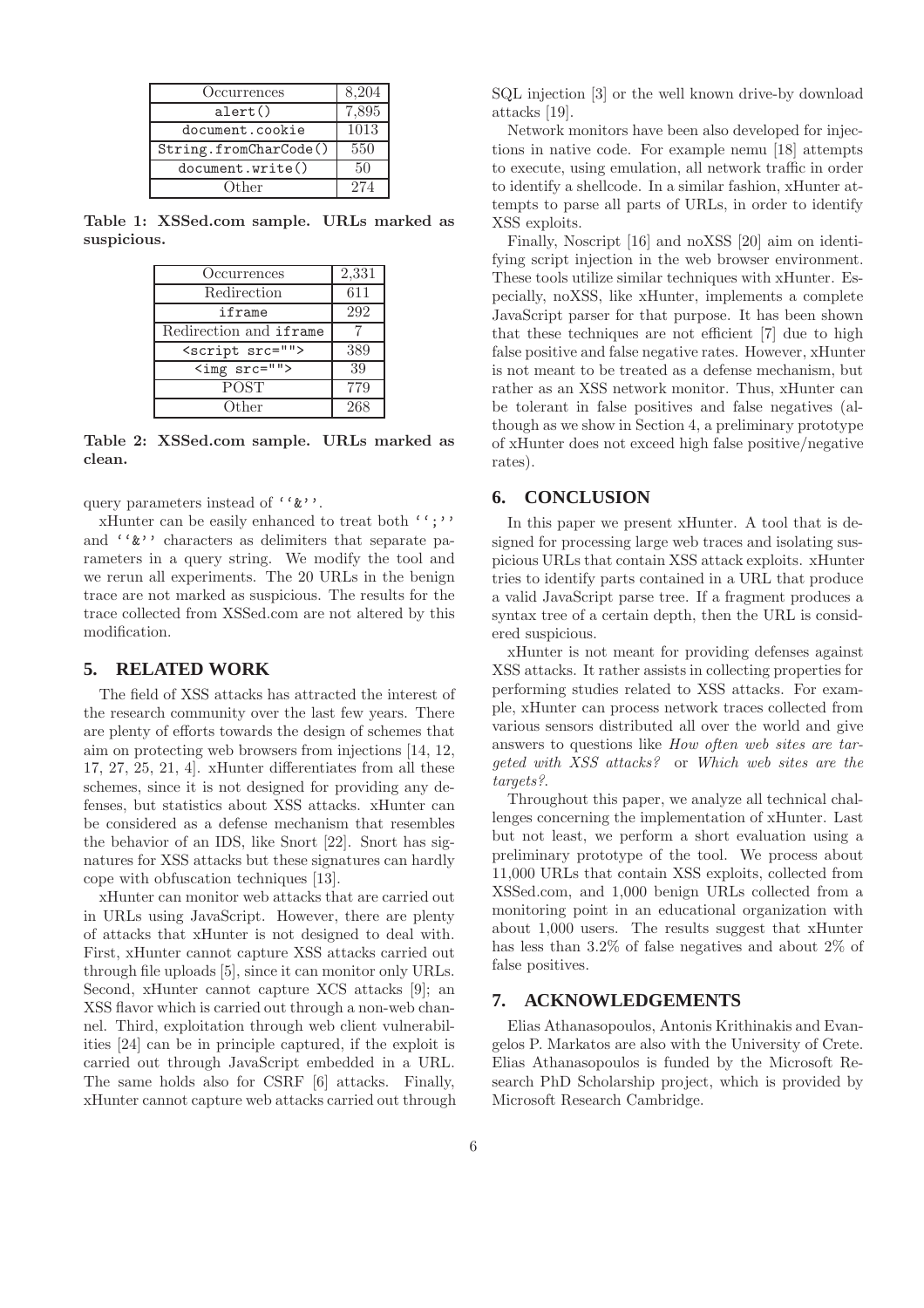# **8. REFERENCES**

- [1] SpiderMonkey (JavaScript-C) Engine. http://www.mozilla.org/js/spidermonkey/.
- [2] XSS exploit in key example. http://xssed.com/mirror/33541/.
- [3] C. Anley. Advanced SQL injection in SQL server applications. White paper, Next Generation Security Software Ltd, 2002.
- [4] E. Athanasopoulos, V. Pappas, A. Krithinakis, S. Ligouras, and E. P. Markatos. xJS: Practical XSS Prevention for Web Application Development. In Proceedings of the 1st USENIX WebApps Conference, Boston, US, June 2010.
- [5] A. Barth, J. Caballero, and D. Song. Secure Content Sniffing for Web Browsers or How to Stop Papers from Reviewing Themselves. In Proceedings of the 30th IEEE Symposium on Security & Privacy, Oakland, CA, May 2009.
- [6] A. Barth, C. Jackson, and J. C. Mitchell. Robust Defenses for Cross-Site Request Forgery. In Proceedings of the 15th ACM Conference on Computer and Communications Security (CCS), 2008.
- [7] D. Bates, A. Barth, and C. Jackson. Regular Expressions Considered Harmful in Client-Side XSS Filters. In Proceedings of the 19th international conference on World Wide Web  $(WWW)$ . ACM New York, NY, USA, 2010.
- [8] T. Berners-Lee, L. Masinter, and M. McCahill. RFC 1738: Uniform Resource Locators (URL), 1994. http://www.ietf.org/rfc/rfc1738.txt.
- [9] H. Bojinov, E. Bursztein, and D. Boneh. XCS: Cross Channel Scripting and Its Impact on Web Applications. In CCS '09: Proceedings of the 16th ACM conference on Computer and communications security, pages 420–431, New York, NY, USA, 2009. ACM.
- [10] R. Dhamija, J. Tygar, and M. Hearst. Why Phishing Works. In Proceedings of the SIGCHI Conference on Human Factors in Computing Systems, pages 581–590. ACM New York, NY, USA, 2006.
- [11] K. Fernandez and D. Pagkalos. XSSed.com. XSS (Cross-Site Scripting) information and vulnerable websites archive. http://www.xssed.com.
- [12] M. V. Gundy and H. Chen. Noncespaces: Using Randomization to Enforce Information Flow Tracking and Thwart Cross-Site Scripting Attacks. In Proceedings of the 16th Annual Network and Distributed System Security Symposium (NDSS), San Diego, CA, Feb. 8-11, 2009.
- [13] R. Hansen. XSS (Cross-Site Scripting) Cheat Sheet. Esp: for filter evasion. http://ha.ckers.org/xss.html.
- [14] T. Jim, N. Swamy, and M. Hicks. Defeating Script Injection Attacks with Browser-Enforced Embedded Policies. In WWW '07: Proceedings of the 16th international conference on World Wide Web, pages 601–610, New York, NY, USA, 2007. ACM.
- [15] A. Le Hors, P. Le Hegaret, L. Wood, G. Nicol, J. Robie, M. Champion, and S. Byrne. Document Object Model (DOM) Level 3 Core Specification. World Wide Web Consortium, Recommendation REC-DOM-Level-3-Core-20040407, 2004.
- [16] G. Maone. Firefox add-ons: Noscript, 2006. https://addons.mozilla.org/en-US/firefox/ addon/722.
- [17] Y. Nadii, P. Saxena, and D. Song. Document Structure Integrity: A Robust Basis for Cross-site Scripting Defense. In Proceedings of the 16th Annual Network and Distributed System Security Symposium (NDSS), San Diego, CA, Feb. 8-11, 2009.
- [18] M. Polychronakis, K. G. Anagnostakis, and E. P. Markatos. Emulation-based detection of non-self-contained polymorphic shellcode. In C. Krügel, R. Lippmann, and A. Clark, editors, RAID, volume 4637 of Lecture Notes in Computer Science, pages 87–106. Springer, 2007.
- [19] N. Provos, P. Mavrommatis, M. Rajab, and F. Monrose. All your iFRAMES point to us. In Proceedings of the 17th conference on Security symposium, pages 1–15. USENIX Association, 2008.
- [20] J. Reith. Firefox add-ons: noXSS, 2008. https://addons.mozilla.org/en-US/firefox/ addon/9136.
- [21] W. Robertson and G. Vigna. Static Enforcement of Web Application Integrity Through Strong Typing. In Proceedings of the 18th USENIX Security Symposium, Montreal, Quebec, August 2009.
- [22] M. Roesch et al. Snort. The Open Source Network Intrusion System. Web page at  $http://www.snort.org, 1998.$
- [23] SANS Insitute. The Top Cyber Security Risks. September 2009. http: //www.sans.org/top-cyber-security-risks/.
- [24] P. Saxena, S. Hanna, P. Poosankam, and D. Song. FLAX: Systematic Discovery of Client-side Validation Vulnerabilities in Rich Web Applications. In Proceedings of the 17th Annual Network and Distributed System Security Symposium (NDSS).
- [25] R. Sekar. An Efficient Black-box Technique for Defeating Web Application Attacks. In Proceedings of the 16th Annual Network and Distributed System Security Symposium (NDSS),